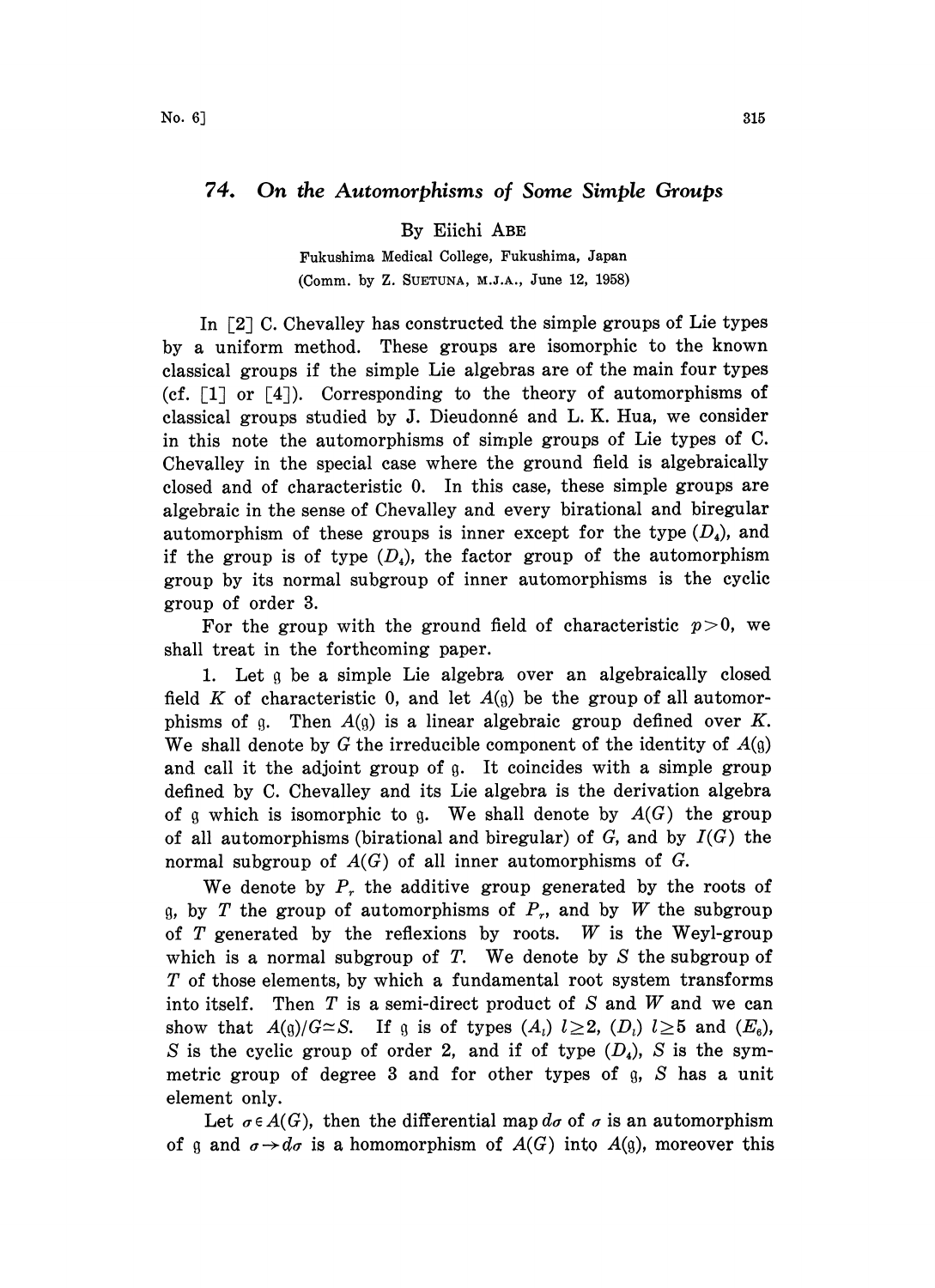mapping is one-to-one and maps  $I(G)$  onto G. So we can identify the group  $A(G)/I(G)$  with a subgroup of  $A(q)/G$ . Therefore we have  $A(G)=I(G)$  except when g is of types  $(A_i)$   $l\geq 2$ ,  $(D_i)$   $l\geq 4$ ,  $(E_6)$ .

In the following we shall consider the case where g is of types  $(A_i)$  $l \ge 2$ ,  $(D_l)$   $l \ge 4$ , and  $(E_6)$ .

2. In this section we shall determine the conjugate classes of involutions in the adjoint groups. Let  $\delta$  be a Cartan-subgroup of G, and  $\mathfrak h$  its Lie algebra which is identified with a Cartan-subalgebra of g. Let  $g = \mathfrak{h} + \sum g_r$  be the Cartan decomposition of g and denote  $(X, Y)$ the Killing form on g. For any root r, there is  $H'_r$  such that  $(H'_r, H)$  $=r(H)$  for all  $H \in \mathfrak{h}$ . We set  $H_r=2/r(H'_r) \cdot H'_r$ . Let  $X_r$  be a base for  $\mathfrak{g}_r$  such that  $[X_r, X_{-r}]=H_r$ . Then we have

Lemma 1.  $\sigma \in A(\mathfrak{g})$  is in  $\mathfrak H$  if and only if  $\sigma(H)=H$  for all  $H \in \mathfrak{h}$ . Moreover  $\mathfrak{H} \simeq \text{Hom}(P_r, K^*)$  where  $\text{Hom}(P_r, K^*)$  is the additive group of all homomorphisms of  $P<sub>r</sub>$  into multiplicative group of K. If  $\chi \in \text{Hom}(P_r, K^*)$ , we denote by  $h(\chi) \in A(\mathfrak{g})$  the automorphism such that  $X_r \rightarrow \chi(r) X_r$ , and  $H \rightarrow H$  for all  $H \in \mathfrak{h}$ .

We shall fix a fundamental root system  $a_1, \dots, a_t$  of g. And when we set  $a_i(H_{a_i})=-a_{ij}$ , we consider these roots are numbered as follows: 1) If g is of type  $(A_i)$   $l \geq 2$ 

- $a_{i,i+1}=a_{i+1,i}=1$ ,  $a_{ii}=-2$  for all i and  $a_{ij}=0$  for other i, j.
- 2) If g is of type  $(D_i)$   $l \geq 4$  $a_{i_{i+1}} = a_{i+1 i} = 1$ for  $i=1, 2, \dots, l-2$ , and  $a_{ii}=2$  for all i  $a_{ij}=0$ for other  $i, j$ .
- 3) If a is of type  $(E_{\scriptscriptstyle{\theta}})$  $a_{i_{i+1}}{=}a_{i+1 i}{=}1$  $a_{ii} = -2$ for  $i=1, 2, \dots, 5$  and  $a_{36}=a_{63}=1$ for all i and  $a_{ij}=0$  for other i, j.

We call an automorphism  $\sigma$  of g involution if  $\sigma^2$  is the identity automorphism. Then in  $\mathfrak H$  there are  $2^i$  involutions which are denoted by h  $(i_1 \cdots i_s)$ ,  $1 \leq i_1 < \cdots < i_s \leq l$ . Here, h  $(i_1 \cdots i_s)$  corresponds to  $\chi \in$ Hom  $(P_r, K^*)$  such that  $\chi(a_{i_1}) = \cdots = \chi(a_{i_s}) = -1$  and  $\chi(a_k)=1$  for all k not equal to  $i_1, \dots, i_s$ . As for these involutions we have

Lemma 2. The involutions of G are conjugate to one of the following:

\n- 1) If 
$$
g
$$
 is of type  $(A_i)$ ,  $l \geq 2$  $h(1), h(2), \ldots, h(k)$ ,  $k = [l+1/2]$ .
\n- 2) If  $g$  is of type  $(D_i)$ ,  $l \geq 5$ ,  $l$  is odd,  $h(1), h(2), \ldots, h(k), h(l)$ ,  $k = [l/2]$ .
\n- 3) If  $g$  is of type  $(D_i)$ ,  $l \geq 4$ ,  $l$  is even,  $h(1), h(2), h(3), \ldots, h(k), h(l-1), h(l)$ ,  $k = [l/2]$ .
\n- 4) If  $g$  is of type  $(E_6)$ ,  $h(1), h(2)$ .
\n

We denote by  $\mathfrak{N}_i$ , the normalizer of  $h(i)$  in G, which is an algebraic subgroup of G, Let  $(\mathfrak{N}_i)$  be the irreducible component of the identity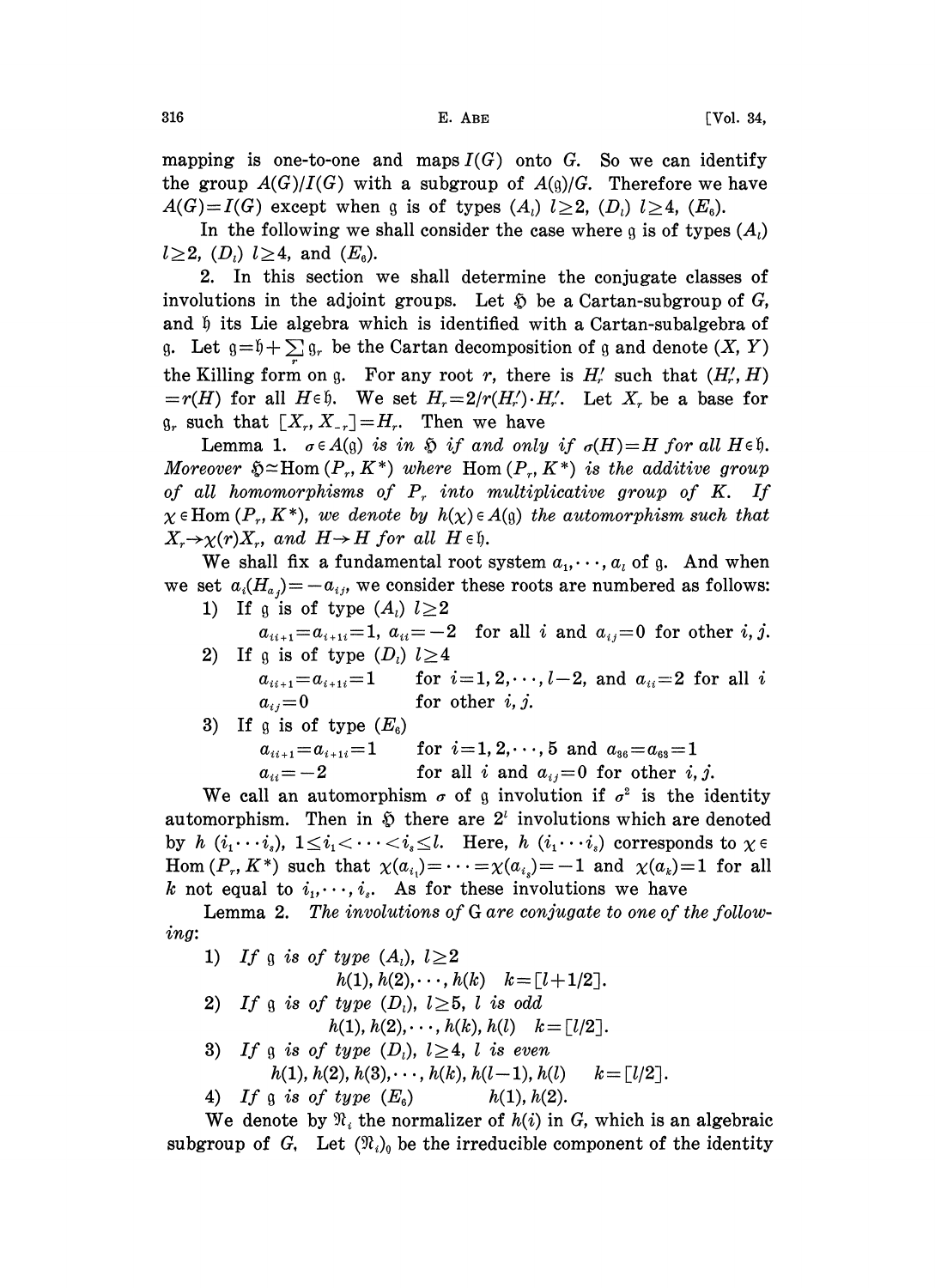of  $\mathcal{R}_i$  and  $\mathfrak{n}_i$  be the Lie algebra of  $(\mathcal{R}_i)_{0}$ . Then we have Lemma 3. 1) If g is of type  $(A_i)$ ,  $l \geq 2$ 

$$
\mathfrak{n}_i \widetilde{=} \mathfrak{a}_1 \oplus \mathfrak{g}(A_{i-1}) \oplus \mathfrak{g}(A_{i-i})
$$

where  $a_i$  is a 1-dimensional abelian Lie algebra and  $g(A_i)$  are simple Lie algebras of types  $(A_i)$ .

2) If g is of type  $(D_i)$ ,  $l \geq 4$  $\pi_i \approx g(D_i) \oplus g(D_{i-i}), i=1, 2, \dots, k, k=[l/2]$ <br> $\pi_i \approx \pi_i \oplus g(A_{i-1})$ 

where  $\mathfrak{g}(D_1)=\mathfrak{a}_1$ ,  $\mathfrak{g}(D_2)=\mathfrak{g}(A_1)\oplus\mathfrak{g}(A_1)$ ,  $\mathfrak{g}(D_3)=\mathfrak{g}(A_3)$  and  $\mathfrak{g}(D_i)$  are simple Lie algebras of types  $(D_i)$  for  $i \geq 4$ .

3) If a is of type  $(E_{\rm s})$ 

 $\mathfrak{n}_1 \simeq \mathfrak{a}_1 \oplus \mathfrak{g}(D_5)$ ,  $\mathfrak{n}_2 \simeq \mathfrak{g}(A_1) \oplus \mathfrak{g}(A_5)$ .

If two involutions in  $G$  are conjugate each other, their normalizers are isomorphic. So we have from Lemmas 2, 3 that the involutions of Lemma <sup>2</sup> are non-conjugate each other and that they form a complete representative of non-conjugate involutions in G, except for the type  $(D_i)$ , l is even. We may also see that this is true for this exceptional case.

3. Using the results of the last section, we shall prove the following

Theorem. Let  $\mathfrak g$  be a simple Lie algebra over an algebraically closed field of characteristic  $0$  and  $G$  be the adjoint group of  $g$ . We shall denote by A(G) the group of all automorphisms (birational and biregular) of G and by  $I(G)$  the normal subgroup of  $A(G)$  of all inner automorphisms of G. Then  $A(G) = I(G)$  if a is not of type  $(D_4)$ . And  $A(G)/I(G)$  is the cyclic group of degree 3 if g is of type  $(D_4)$ .

We have seen that the theorem holds for the type  $(A_1)$ , so we prove the theorem by induction with respect to the rank of  $G$ , when  $\mathfrak g$  is of type  $(A_i)$ . Suppose that we have proved the theorem for the groups with the rank less than l. Let  $\sigma \in A(G)$  and we shall show that  $\sigma$  is the identity automorphism except for an inner automorphism.  $\mathfrak{H}$  and  $\mathfrak{H}^{\circ}$  are conjugate by an inner automorphism. Therefore we may suppose that  $\mathfrak{H}^{\circ} = \mathfrak{H}$ . Now  $h(1)^{\circ}$  and  $h(1)$  are conjugate by Lemmas 2 and 3, so we may also suppose that  $h(1)^\sigma=h(1)$ , then  $\mathfrak{N}_1^\sigma=\mathfrak{N}_1$  and  $\mathfrak{M}^{\sigma}_{1} = \mathfrak{N}_{1}$  and<br>by whose Lie sider  $\sigma$  fixes<br>can also see  $(\mathfrak{N}_1)_0^{\sigma} = (\mathfrak{N}_1)_0$ . Since the irreducible subgroup  $G_1$  of  $(\mathfrak{N}_1)_0$ , whose Lie algebra is  $g(A_{i-1})$  transforms into itself by  $\sigma$ , we may consider  $\sigma$  fixes the elements of  $G_1$  by the induction hypotheses. We can also see easily that  $\sigma$  fixes the elements of irreducible subgroup A whose Lie algebra is  $a_1$  and  $\sigma$  fixes at the same time the elements  $x_1(t)=\exp t$  $(ad X<sub>a</sub>)$  of G, adjoining the inner automorphism if necessary. Since G is generated by the elements  $x_1(t)$  and  $(\Re_1)_0$ , the theorem is proved. For the groups of types  $(D_i)$   $l \geq 5$ ,  $(E_6)$ , we can prove the theorem by the same way. For the group of type  $(D_4)$ , the involutions  $h(1)$ ,  $h(3)$